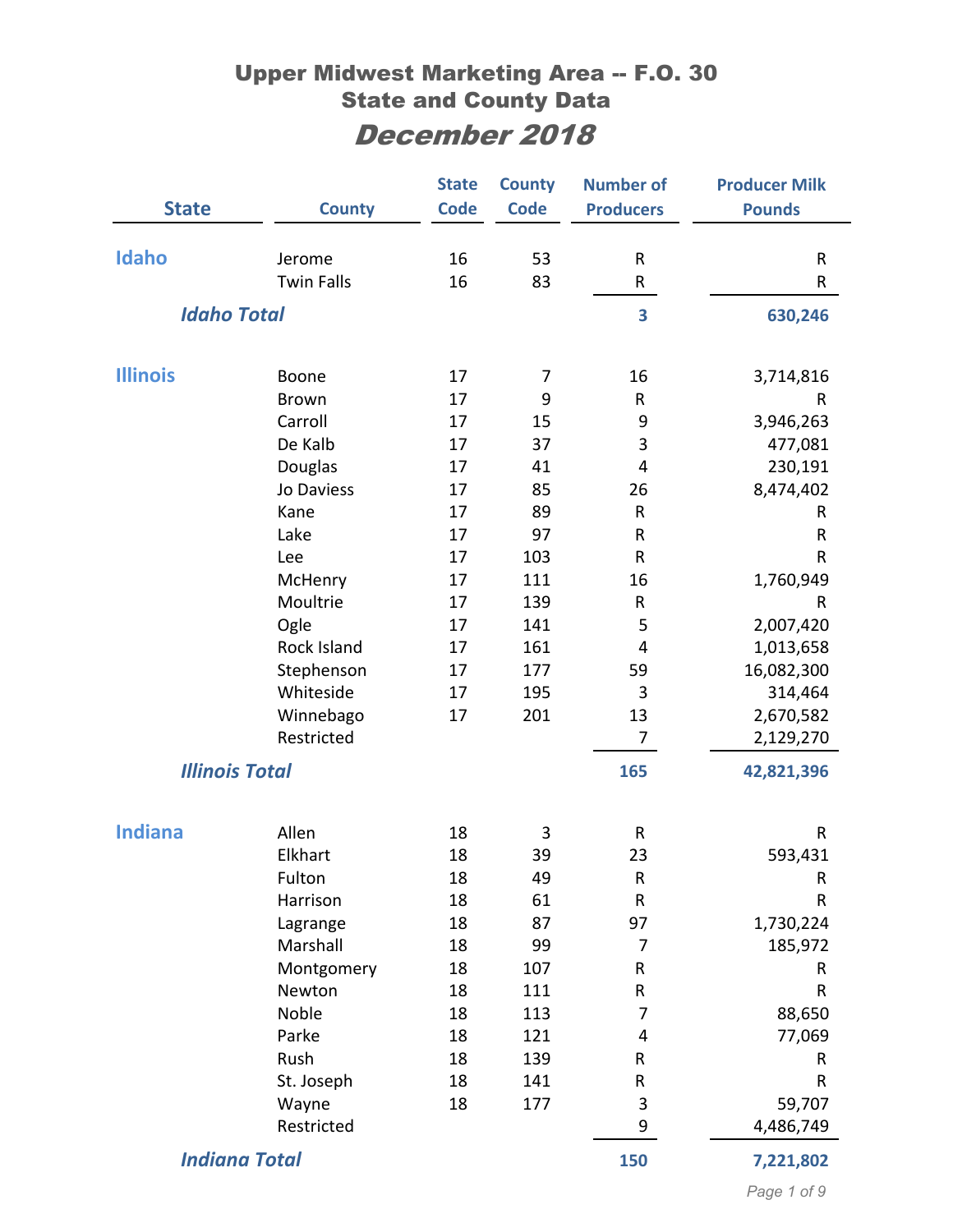|              |                 | <b>State</b> | <b>County</b> | <b>Number of</b>        | <b>Producer Milk</b> |
|--------------|-----------------|--------------|---------------|-------------------------|----------------------|
| <b>State</b> | <b>County</b>   | <b>Code</b>  | <b>Code</b>   | <b>Producers</b>        | <b>Pounds</b>        |
|              |                 |              |               |                         |                      |
| <b>lowa</b>  | Allamakee       | 19           | 5             | 21                      | 9,151,954            |
|              | Benton          | 19           | 11            | R                       | R                    |
|              | <b>Bremer</b>   | 19           | 17            | $\overline{\mathbf{4}}$ | 289,820              |
|              | <b>Buchanan</b> | 19           | 19            | 14                      | 602,343              |
|              | <b>Butler</b>   | 19           | 23            | ${\sf R}$               | R                    |
|              | Cerro Gordo     | 19           | 33            | $\sf R$                 | $\mathsf{R}$         |
|              | Chickasaw       | 19           | 37            | 11                      | 2,340,215            |
|              | Clay            | 19           | 41            | ${\sf R}$               | R                    |
|              | Clayton         | 19           | 43            | 17                      | 3,038,950            |
|              | Davis           | 19           | 51            | 15                      | 507,506              |
|              | Decatur         | 19           | 53            | R                       | R                    |
|              | Delaware        | 19           | 55            | $\boldsymbol{6}$        | 528,771              |
|              | Dubuque         | 19           | 61            | 12                      | 2,490,642            |
|              | Fayette         | 19           | 65            | 11                      | 2,343,655            |
|              | Floyd           | 19           | 67            | $\overline{7}$          | 1,224,641            |
|              | Hancock         | 19           | 81            | R                       | R                    |
|              | Henry           | 19           | 87            | ${\sf R}$               | R                    |
|              | Howard          | 19           | 89            | 25                      | 5,541,957            |
|              | Ida             | 19           | 93            | ${\sf R}$               | R                    |
|              | Jackson         | 19           | 97            | ${\sf R}$               | R                    |
|              | Johnson         | 19           | 103           | 17                      | 632,830              |
|              | Jones           | 19           | 105           | ${\sf R}$               | R                    |
|              | Keokuk          | 19           | 107           | R                       | ${\sf R}$            |
|              | Kossuth         | 19           | 109           | ${\sf R}$               | ${\sf R}$            |
|              | Linn            | 19           | 113           | ${\sf R}$               | ${\sf R}$            |
|              | Lucas           | 19           | 117           | ${\sf R}$               | ${\sf R}$            |
|              | Lyon            | 19           | 119           | ${\sf R}$               | ${\sf R}$            |
|              | Marion          | 19           | 125           | R                       | $\mathsf R$          |
|              | Mitchell        | 19           | 131           | 11                      | 2,578,453            |
|              | O'Brien         | 19           | 141           | R                       | R                    |
|              | Osceola         | 19           | 143           | R                       | ${\sf R}$            |
|              | Scott           | 19           | 163           | R                       | R                    |
|              | Sioux           | 19           | 167           | 5                       | 31,859,440           |
|              | Van Buren       | 19           | 177           | 3                       | 222,997              |
|              | Warren          | 19           | 181           | 3                       | 158,880              |
|              | Washington      | 19           | 183           | 24                      | 714,579              |
|              | Wayne           | 19           | 185           | 10                      | 375,501              |
|              | Winnebago       | 19           | 189           | ${\sf R}$               | R                    |
|              | Winneshiek      | 19           | 191           | 40                      | 12,794,464           |
|              | Woodbury        | 19           | 193           | R                       | R                    |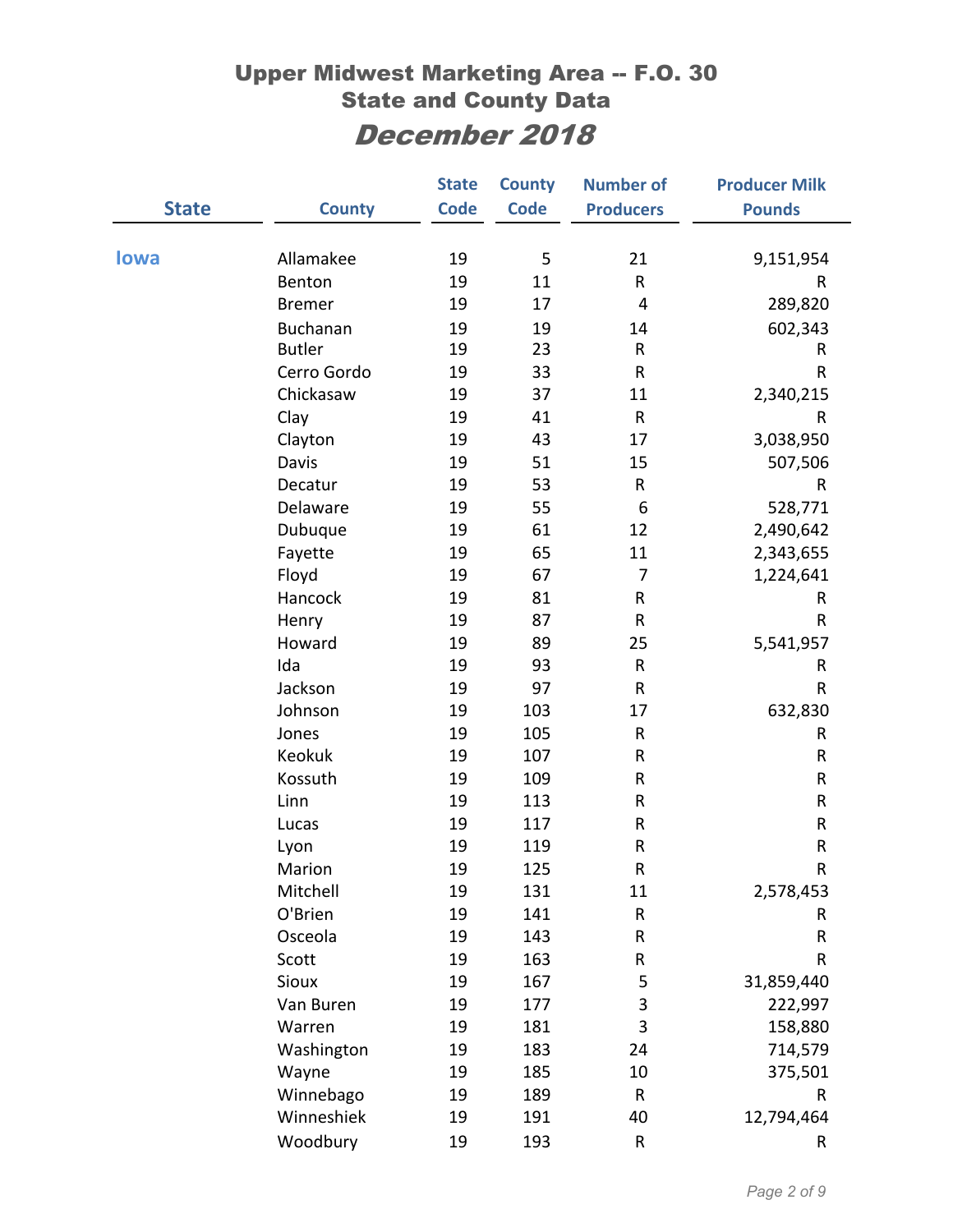| <b>State</b>            | <b>County</b>     | <b>State</b><br><b>Code</b> | <b>County</b><br><b>Code</b> | <b>Number of</b><br><b>Producers</b> | <b>Producer Milk</b><br><b>Pounds</b> |
|-------------------------|-------------------|-----------------------------|------------------------------|--------------------------------------|---------------------------------------|
|                         |                   |                             |                              |                                      |                                       |
| <b>lowa</b> (continued) |                   |                             |                              |                                      |                                       |
|                         | Worth             | 19                          | 195                          | ${\sf R}$                            | ${\sf R}$                             |
|                         | Restricted        |                             |                              | 28                                   | 37,505,491                            |
| <b>Iowa Total</b>       |                   |                             |                              | 284                                  | 114,903,089                           |
|                         |                   |                             |                              |                                      |                                       |
| <b>Michigan</b>         | Alpena            | 26                          | 7                            | 4                                    | 112,710                               |
|                         | Benzie            | 26                          | 19                           | R                                    | R                                     |
|                         | Cass              | 26                          | 27                           | ${\sf R}$                            | R                                     |
|                         | Clare             | 26                          | 35                           | 5                                    | 118,967                               |
|                         | Clinton           | 26                          | 37                           | $\overline{6}$                       | 346,122                               |
|                         | Delta             | 26                          | 41                           | 3                                    | 314,870                               |
|                         | Dickinson         | 26                          | 43                           | ${\sf R}$                            | R                                     |
|                         | Eaton             | 26                          | 45                           | 5                                    | 81,618                                |
|                         | Hillsdale         | 26                          | 59                           | ${\sf R}$                            | ${\sf R}$                             |
|                         | Huron             | 26                          | 63                           | R                                    | R                                     |
|                         | Ingham            | 26                          | 65                           | R                                    | R                                     |
|                         | Ionia             | 26                          | 67                           | ${\sf R}$                            | ${\sf R}$                             |
|                         | Isabella          | 26                          | 73                           | R                                    | ${\sf R}$                             |
|                         | Kent              | 26                          | 81                           | R                                    | ${\sf R}$                             |
|                         | Mason             | 26                          | 105                          | ${\sf R}$                            | $\mathsf{R}$                          |
|                         | Menominee         | 26                          | 109                          | 15                                   | 5,198,699                             |
|                         | Montcalm          | 26                          | 117                          | $\mathsf{R}$                         | R                                     |
|                         | Montmorency       | 26                          | 119                          | R                                    | R                                     |
|                         | Muskegon          | 26                          | 121                          | 6                                    | 232,865                               |
|                         | Newaygo           | 26                          | 123                          | 5                                    | 190,572                               |
|                         | Osceola           | 26                          | 133                          | ${\sf R}$                            | R                                     |
|                         | Oscoda            | 26                          | 135                          | $\mathsf{R}$                         | $\sf R$                               |
|                         | Ottawa            | 26                          | 139                          | $\overline{\mathbf{4}}$              | 616,272                               |
|                         | St. Joseph        | 26                          | 149                          | ${\sf R}$                            | R                                     |
|                         | Sanilac           | 26                          | 151                          | $\mathsf 9$                          | 358,219                               |
|                         | Tuscola           | 26                          | 157                          | 5                                    | 621,444                               |
|                         | Wexford           | 26                          | 165                          | ${\sf R}$                            | R                                     |
|                         | Restricted        |                             |                              | 20                                   | 1,550,891                             |
| <b>Michigan Total</b>   |                   |                             |                              | 87                                   | 9,743,249                             |
|                         |                   |                             |                              |                                      |                                       |
| <b>Minnesota</b>        | Aitkin            | 27                          | $\mathbf{1}$                 | ${\sf R}$                            | R                                     |
|                         | <b>Becker</b>     | 27                          | 5                            | 31                                   | 8,987,024                             |
|                         | Benton            | 27                          | 9                            | 51                                   | 14,012,339                            |
|                         | <b>Blue Earth</b> | 27                          | 13                           | ${\sf R}$                            | R                                     |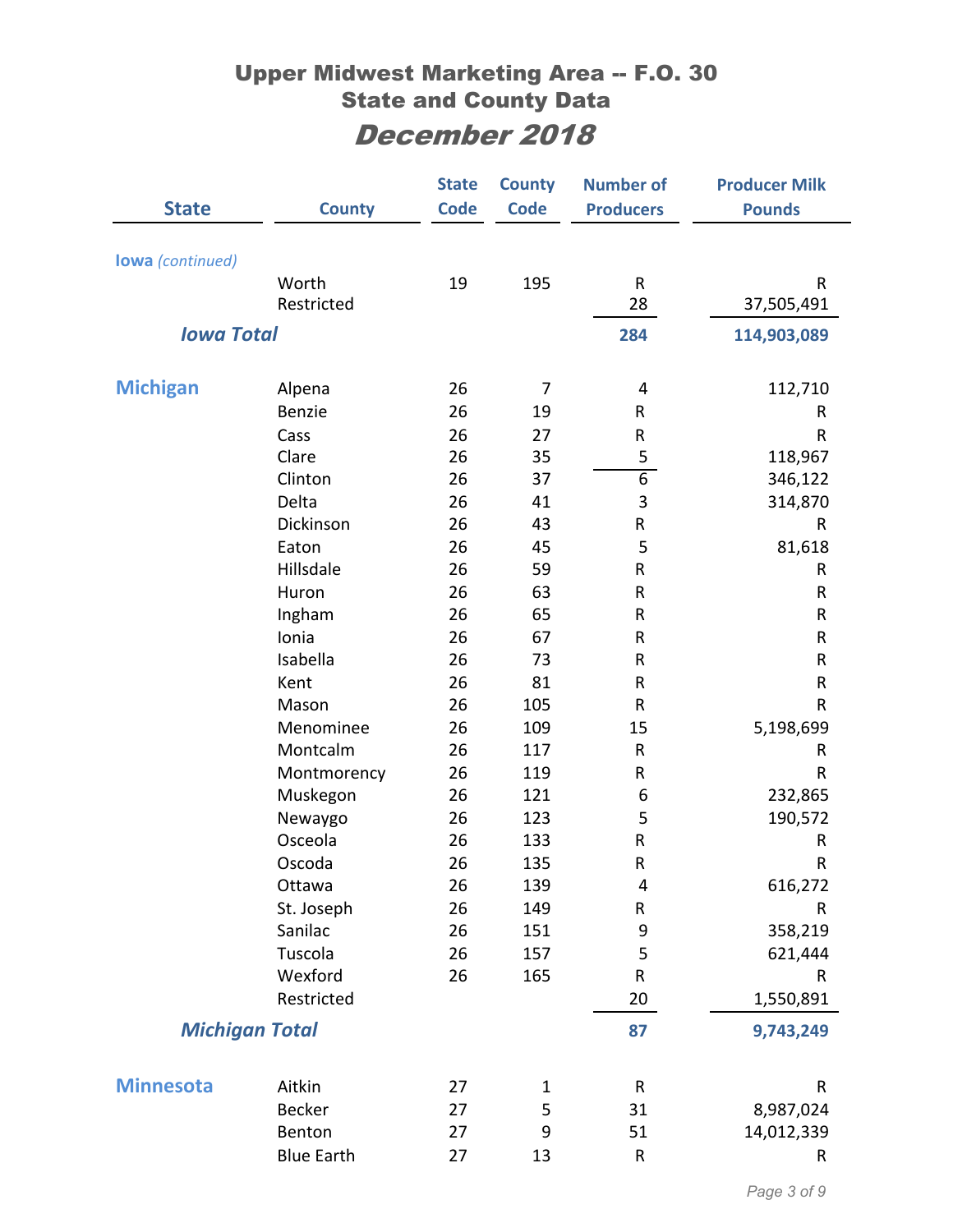|                              |               | <b>State</b> | <b>County</b> | <b>Number of</b> | <b>Producer Milk</b> |
|------------------------------|---------------|--------------|---------------|------------------|----------------------|
| <b>State</b>                 | <b>County</b> | <b>Code</b>  | <b>Code</b>   | <b>Producers</b> | <b>Pounds</b>        |
|                              |               |              |               |                  |                      |
| <b>Minnesota</b> (continued) |               |              |               |                  |                      |
|                              | <b>Brown</b>  | 27           | 15            | 11               | 2,240,274            |
|                              | Carlton       | 27           | 17            | 8                | 593,846              |
|                              | Carver        | 27           | 19            | 47               | 7,831,733            |
|                              | Cass          | 27           | 21            | R                | R                    |
|                              | Chippewa      | 27           | 23            | $\mathsf{R}$     | R                    |
|                              | Chisago       | 27           | 25            | 10               | 1,152,365            |
|                              | Clay          | 27           | 27            | ${\sf R}$        | R                    |
|                              | Clearwater    | 27           | 29            | R                | R                    |
|                              | Cottonwood    | 27           | 33            | R                | R                    |
|                              | Crow Wing     | 27           | 35            | 6                | 417,941              |
|                              | Dakota        | 27           | 37            | 17               | 4,586,797            |
|                              | Dodge         | 27           | 39            | 18               | 10,623,752           |
|                              | Douglas       | 27           | 41            | 24               | 2,480,068            |
|                              | Faribault     | 27           | 43            | 7                | 3,909,781            |
|                              | Fillmore      | 27           | 45            | 57               | 18,208,492           |
|                              | Freeborn      | 27           | 47            | 8                | 1,457,336            |
|                              | Goodhue       | 27           | 49            | 87               | 25,255,636           |
|                              | Grant         | 27           | 51            | $\mathbf{1}$     | 3,443,140            |
|                              | Hennepin      | 27           | 53            | 7                | 806,993              |
|                              | Houston       | 27           | 55            | 50               | 10,614,152           |
|                              | Hubbard       | 27           | 57            | 4                | 462,842              |
|                              | Isanti        | 27           | 59            | 5                | 2,491,618            |
|                              | Jackson       | 27           | 63            | R                | R                    |
|                              | Kanabec       | 27           | 65            | 7                | 616,986              |
|                              | Kandiyohi     | 27           | 67            | 16               | 16,641,674           |
|                              | Koochiching   | 27           | 71            | ${\sf R}$        | R                    |
|                              | Le Sueur      | 27           | 79            | 12               | 8,828,953            |
|                              | Lincoln       | 27           | 81            | R                | R                    |
|                              | Lyon          | 27           | 83            | ${\sf R}$        | R                    |
|                              | McLeod        | 27           | 85            | 18               | 4,803,254            |
|                              | Mahnomen      | 27           | 87            | 4                | 1,464,248            |
|                              | Marshall      | 27           | 89            | 3                | 185,594              |
|                              | Martin        | 27           | 91            | R                | ${\sf R}$            |
|                              | Meeker        | 27           | 93            | $\overline{7}$   | 9,559,053            |
|                              | Mille Lacs    | 27           | 95            | 19               | 1,579,248            |
|                              | Morrison      | 27           | 97            | 125              | 28,811,188           |
|                              | Mower         | 27           | 99            | 17               | 5,994,719            |
|                              | Murray        | 27           | 101           | 4                | 1,197,613            |
|                              | Nicollet      | 27           | 103           | 11               | 12,490,997           |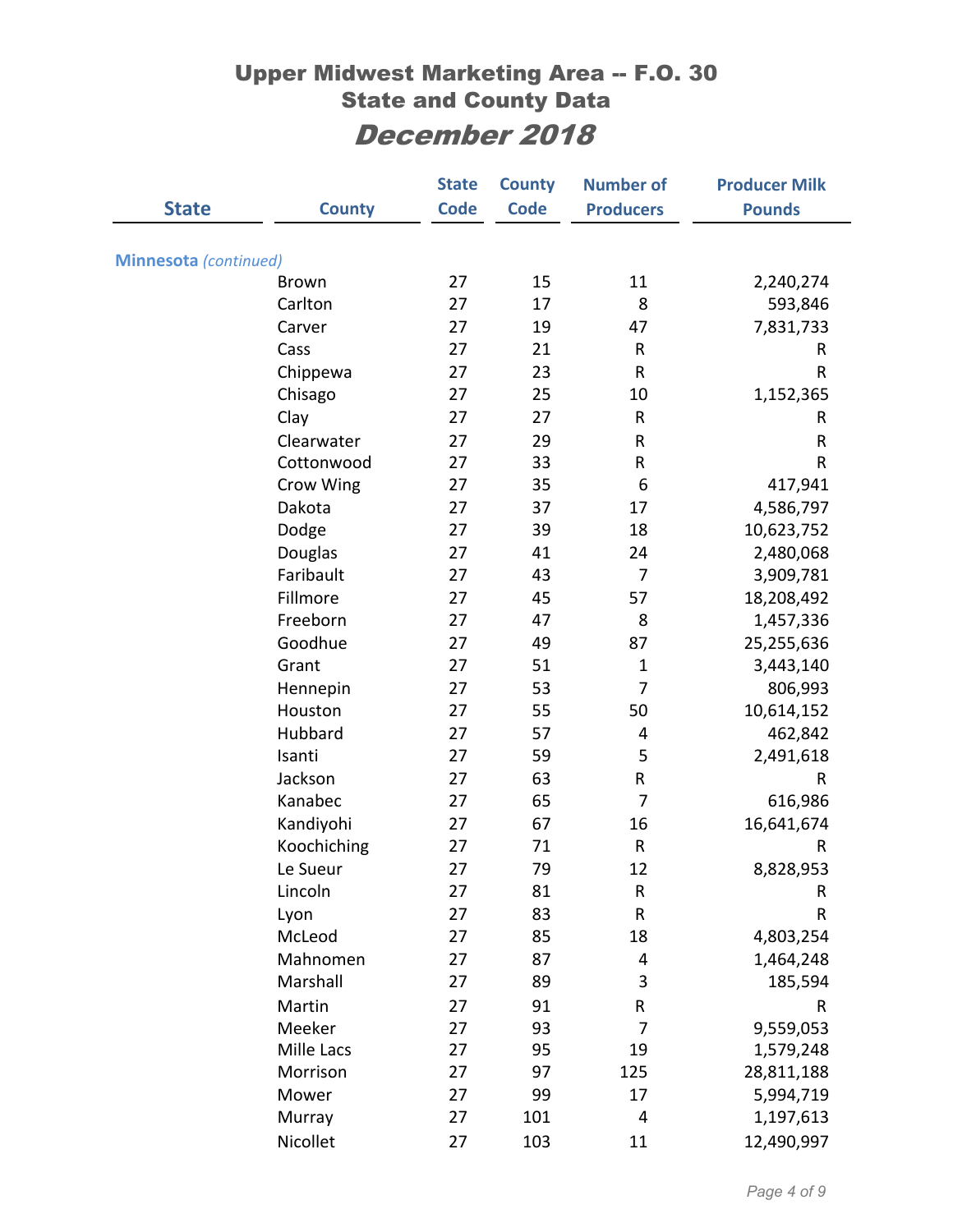|                              |                        | <b>State</b> | <b>County</b> | <b>Number of</b> | <b>Producer Milk</b> |
|------------------------------|------------------------|--------------|---------------|------------------|----------------------|
| <b>State</b>                 | <b>County</b>          | <b>Code</b>  | <b>Code</b>   | <b>Producers</b> | <b>Pounds</b>        |
|                              |                        |              |               |                  |                      |
| <b>Minnesota</b> (continued) |                        |              |               |                  |                      |
|                              | Nobles                 | 27           | 105           | R                | R                    |
|                              | Norman                 | 27           | 107           | R                | R                    |
|                              | Olmsted                | 27           | 109           | 27               | 13,206,251           |
|                              | <b>Otter Tail</b>      | 27           | 111           | 92               | 15,526,119           |
|                              | Pennington             | 27           | 113           | ${\sf R}$        | R                    |
|                              | Pine                   | 27           | 115           | 24               | 2,796,255            |
|                              | Pipestone              | 27           | 117           | 9                | 10,328,852           |
|                              | Polk                   | 27           | 119           | 9                | 1,241,650            |
|                              | Pope                   | 27           | 121           | 16               | 4,622,490            |
|                              | Ramsey                 | 27           | 123           | R                | R                    |
|                              | <b>Red Lake</b>        | 27           | 125           | 3                | 1,956,273            |
|                              | Redwood                | 27           | 127           | 3                | 714,609              |
|                              | Renville               | 27           | 129           | $\overline{7}$   | 2,873,780            |
|                              | Rice                   | 27           | 131           | 44               | 10,307,391           |
|                              | Rock                   | 27           | 133           | R                | R                    |
|                              | Roseau                 | 27           | 135           | 3                | 280,395              |
|                              | Scott                  | 27           | 139           | 25               | 4,243,660            |
|                              | Sherburne              | 27           | 141           | 8                | 1,462,678            |
|                              | Sibley                 | 27           | 143           | 17               | 5,902,267            |
|                              | <b>Stearns</b>         | 27           | 145           | 278              | 67,082,562           |
|                              | Steele                 | 27           | 147           | 26               | 3,252,333            |
|                              | Stevens                | 27           | 149           | 11               | 47,720,489           |
|                              | Swift                  | 27           | 151           | 10               | 6,022,526            |
|                              | Todd                   | 27           | 153           | 77               | 11,079,597           |
|                              | Traverse               | 27           | 155           | ${\sf R}$        | R                    |
|                              | Wabasha                | 27           | 157           | 75               | 20,822,138           |
|                              | Wadena                 | 27           | 159           | 21               | 2,722,266            |
|                              | Waseca                 | 27           | 161           | 13               | 1,263,784            |
|                              | Washington             | 27           | 163           | 8                | 642,041              |
|                              | Winona                 | 27           | 169           | 85               | 35,166,215           |
|                              | Wright                 | 27           | 171           | 43               | 12,042,482           |
|                              | <b>Yellow Medicine</b> | 27           | 173           | 3                | 1,375,418            |
|                              | Restricted             |              |               | 28               | 21,793,617           |
|                              | <b>Minnesota Total</b> |              |               | 1,657            | 518,197,794          |
| <b>Missouri</b>              | Carroll                | 29           | 33            | $\mathsf{R}$     | R                    |
|                              | Dade                   | 29           | 57            | R                | R                    |
|                              | <b>Dallas</b>          | 29           | 59            | ${\sf R}$        | R                    |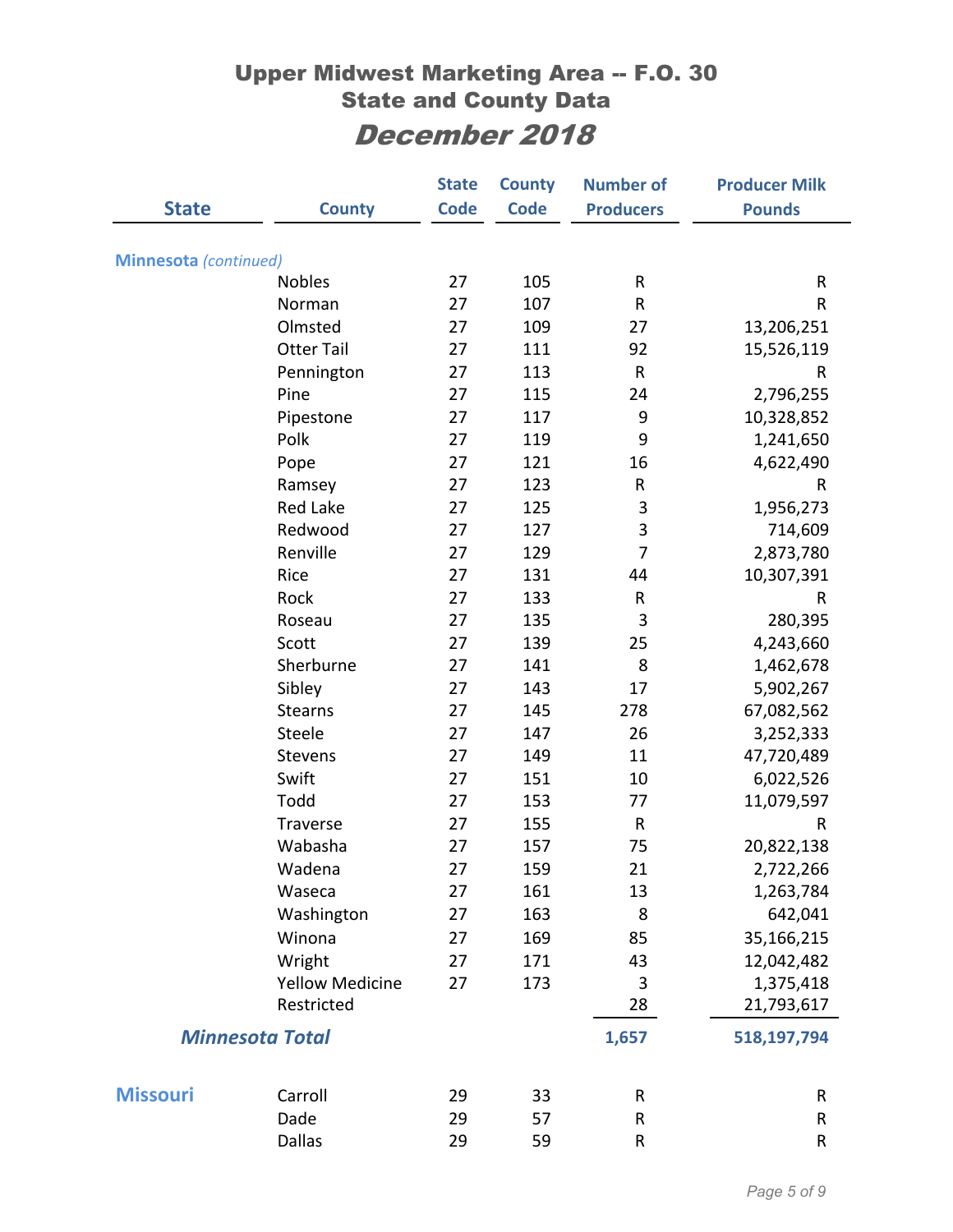|                             |                              | <b>State</b> | <b>County</b> | <b>Number of</b> | <b>Producer Milk</b> |
|-----------------------------|------------------------------|--------------|---------------|------------------|----------------------|
| <b>State</b>                | <b>County</b>                | <b>Code</b>  | <b>Code</b>   | <b>Producers</b> | <b>Pounds</b>        |
| <b>Missouri</b> (continued) |                              |              |               |                  |                      |
|                             | Daviess                      | 29           | 61            | 3                | 171,254              |
|                             | Grundy                       | 29           | 79            | R                | R                    |
|                             | Knox                         | 29           | 103           | R                | R                    |
|                             | Livingston                   | 29           | 117           | 3                | 151,174              |
|                             | McDonald                     | 29           | 119           | R                | R                    |
|                             | Scotland                     | 29           | 199           | 7                | 483,316              |
|                             | Webster                      | 29           | 225           | R                | $\sf R$              |
|                             | Wright                       |              | 229           | 4                | 98,337               |
|                             | Restricted                   |              |               | 8                | 364,330              |
| <b>Missouri Total</b>       |                              |              |               | 25               | 1,268,411            |
| <b>Nebraska</b>             |                              |              |               |                  |                      |
|                             | Dixon                        | 31           | 51            | R                | R                    |
|                             | Nebraska Total <sup>2/</sup> |              |               | $\mathbf R$      | $\mathsf R$          |
| <b>North Dakota</b>         | <b>Barnes</b>                | 38           | 3             | 4                | 188,010              |
|                             | Cass                         | 38           | 17            | R                | R                    |
|                             | Foster                       | 38           | 31            | R                | $\sf R$              |
|                             | La Moure                     | 38           | 45            | R                | ${\sf R}$            |
|                             | McIntosh                     | 38           | 51            | R                | ${\sf R}$            |
|                             | Nelson                       | 38           | 63            | R                | ${\sf R}$            |
|                             | Ransom                       | 38           | 73            | R                | ${\sf R}$            |
|                             | Richland                     | 38           | 77            | R                | ${\sf R}$            |
|                             | Sargent                      | 38           | 81            | R                | $\sf R$              |
|                             | Stutsman                     | 38           | 93            | $\sf R$          | $\mathsf R$          |
|                             | Restricted                   |              |               | 12               | 13,514,077           |
|                             | <b>North Dakota Total</b>    |              |               | 16               | 13,702,087           |
| <b>Ohio</b>                 | Adams                        | 39           | 1             | R                | R                    |
|                             | Ashland                      | 39           | 5             | ${\sf R}$        | ${\sf R}$            |
|                             | Carroll                      | 39           | 19            | 5                | 54,697               |
|                             | Coshocton                    | 39           | 31            | 5                | 60,822               |
|                             | Darke                        | 39           | 37            | ${\sf R}$        | R                    |
|                             | Gallia                       | 39           | 53            | ${\sf R}$        | ${\sf R}$            |
|                             | Geauga                       | 39           | 55            | ${\sf R}$        | ${\sf R}$            |
|                             | Highland                     | 39           | 71            | 5                | 23,559               |
|                             | Holmes                       | 39           | 75            | 11               | 96,998               |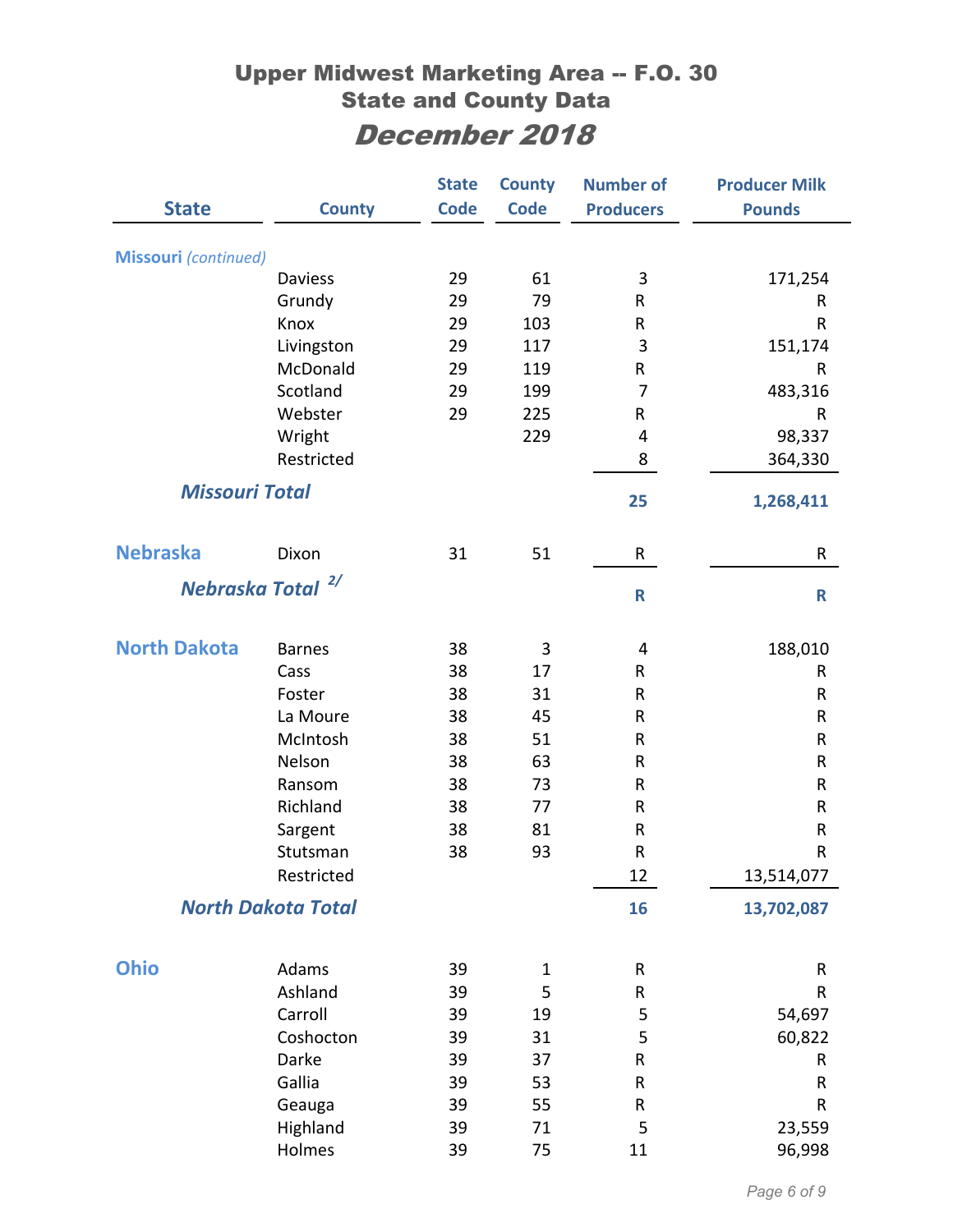|                           |                  | <b>State</b> | <b>County</b> | <b>Number of</b>        | <b>Producer Milk</b> |
|---------------------------|------------------|--------------|---------------|-------------------------|----------------------|
| <b>State</b>              | <b>County</b>    | <b>Code</b>  | <b>Code</b>   | <b>Producers</b>        | <b>Pounds</b>        |
|                           |                  |              |               |                         |                      |
| <b>Ohio</b> (continued)   |                  |              |               |                         |                      |
|                           | Jackson          | 39           | 79            | R                       | ${\sf R}$            |
|                           | Knox             | 39           | 83            | 4                       | 8,437                |
|                           | Logan            | 39           | 91            | 4                       | 13,339               |
|                           | Miami            | 39           | 109           | R                       | R                    |
|                           | Morrow           | 39           | 117           | R                       | $\mathsf R$          |
|                           | Pickaway         | 39           | 129           | R                       | ${\sf R}$            |
|                           | Pike             | 39           | 131           | R                       | R                    |
|                           | Portage          | 39           | 133           | ${\sf R}$               | ${\sf R}$            |
|                           | Richland         | 39           | 139           | R                       | R                    |
|                           | Ross             | 39           | 141           | R                       | $\mathsf{R}$         |
|                           | Tuscarawas       | 39           | 157           | 8                       | 27,469               |
|                           | Wayne            | 39           | 169           | 5                       | 53,072               |
|                           | Restricted       |              |               | 16                      | 134,841              |
| <b>Ohio Total</b>         |                  |              |               | 63                      | 473,234              |
|                           |                  |              |               |                         |                      |
| <b>Oklahoma</b>           | Mayes            | 40           | 97            | R                       | R                    |
| <b>Oklahoma Total</b>     | 2/               |              |               | $\mathsf{R}$            | $\mathsf R$          |
|                           |                  |              |               |                         |                      |
| <b>South Dakota</b>       | <b>Beadle</b>    | 46           | 5             | R                       | R                    |
|                           | <b>Brookings</b> | 46           | 11            | 6                       | 10,413,241           |
|                           | <b>Brown</b>     | 46           | 13            | R                       | R                    |
|                           | Day              | 46           | 37            | R                       | R                    |
|                           | Edmunds          | 46           | 45            | R                       | R                    |
|                           | Faulk            | 46           | 49            | R                       | R                    |
|                           | Grant            | 46           | 51            | 5                       | 954,329              |
|                           | Hand             | 46           | 59            | ${\sf R}$               | $\sf R$              |
|                           | Hanson           | 46           | 61            | ${\sf R}$               | ${\sf R}$            |
|                           | Kingsbury        | 46           | 77            | R                       | R                    |
|                           | <b>McCook</b>    | 46           | 87            | $\mathsf 3$             | 5,358,212            |
|                           | McPherson        | 46           | 89            | R                       | R                    |
|                           | Marshall         | 46           | 91            | R                       | R                    |
|                           | Minnehaha        | 46           | 99            | $\overline{\mathbf{4}}$ | 11,385,342           |
|                           | Moody            | 46           | 101           | ${\sf R}$               | R                    |
|                           | Roberts          | 46           | 109           | ${\sf R}$               | R                    |
|                           | Spink            | 46           | 115           | R                       | R                    |
|                           | Turner           | 46           | 125           | R                       | R                    |
|                           | Restricted       |              |               | 20                      | 28,349,535           |
| <b>South Dakota Total</b> |                  |              | 38            | 56,460,659              |                      |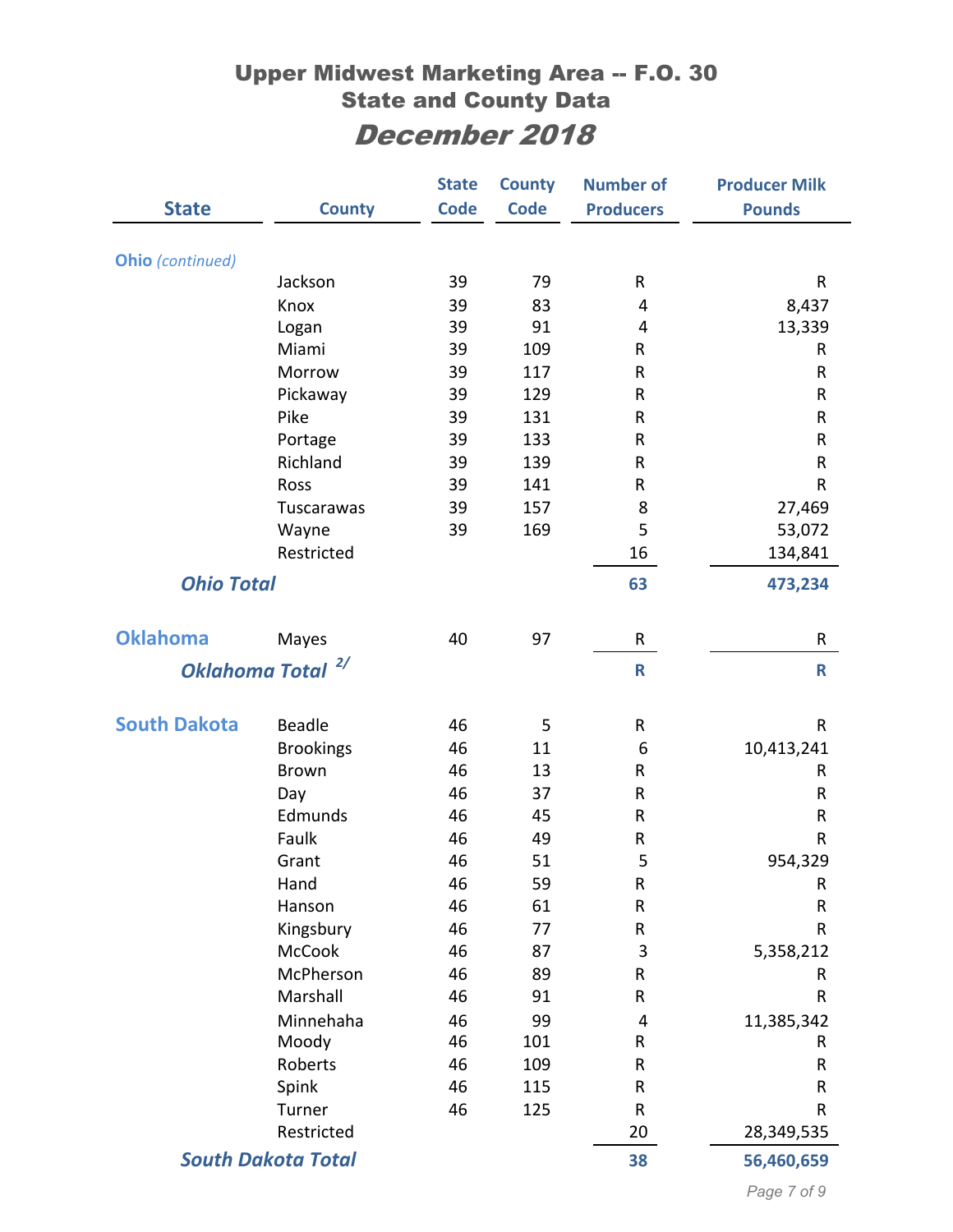|                  |                | <b>State</b> | <b>County</b> | <b>Number of</b> | <b>Producer Milk</b> |
|------------------|----------------|--------------|---------------|------------------|----------------------|
| <b>State</b>     | <b>County</b>  | <b>Code</b>  | <b>Code</b>   | <b>Producers</b> | <b>Pounds</b>        |
|                  |                |              |               |                  |                      |
| <b>Wisconsin</b> | Adams          | 55           | $\mathbf 1$   | 12               | 5,349,873            |
|                  | Ashland        | 55           | 3             | 3                | 431,418              |
|                  | <b>Barron</b>  | 55           | 5             | 96               | 17,861,157           |
|                  | Bayfield       | 55           | 7             | 7                | 401,210              |
|                  | <b>Brown</b>   | 55           | 9             | 132              | 106,533,383          |
|                  | <b>Buffalo</b> | 55           | 11            | 97               | 27,773,158           |
|                  | <b>Burnett</b> | 55           | 13            | 16               | 2,745,451            |
|                  | Calumet        | 55           | 15            | 81               | 62,342,666           |
|                  | Chippewa       | 55           | 17            | 197              | 33,191,459           |
|                  | Clark          | 55           | 19            | 555              | 101,334,673          |
|                  | Columbia       | 55           | 21            | 72               | 32,372,360           |
|                  | Crawford       | 55           | 23            | 45               | 5,243,743            |
|                  | Dane           | 55           | 25            | 208              | 105,361,415          |
|                  | Dodge          | 55           | 27            | 203              | 72,730,099           |
|                  | Door           | 55           | 29            | 51               | 14,611,977           |
|                  | Douglas        | 55           | 31            | 3                | 171,573              |
|                  | Dunn           | 55           | 33            | 83               | 23,455,448           |
|                  | Eau Claire     | 55           | 35            | 51               | 9,309,104            |
|                  | Florence       | 55           | 37            | 3                | 308,825              |
|                  | Fond du Lac    | 55           | 39            | 198              | 121,359,074          |
|                  | Forest         | 55           | 41            | R                | R                    |
|                  | Grant          | 55           | 43            | 221              | 49,191,871           |
|                  | Green          | 55           | 45            | 137              | 50,183,151           |
|                  | Green Lake     | 55           | 47            | 36               | 15,134,786           |
|                  | lowa           | 55           | 49            | 124              | 27,003,232           |
|                  | Iron           | 55           | 51            | ${\sf R}$        | ${\sf R}$            |
|                  | Jackson        | 55           | 53            | 71               | 17,555,444           |
|                  | Jefferson      | 55           | 55            | 72               | 28,989,383           |
|                  | Juneau         | 55           | 57            | 53               | 15,975,331           |
|                  | Kenosha        | 55           | 59            | 16               | 4,525,736            |
|                  | Kewaunee       | 55           | 61            | 127              | 109,281,221          |
|                  | La Crosse      | 55           | 63            | 54               | 8,407,306            |
|                  | LaFayette      | 55           | 65            | 147              | 45,837,049           |
|                  | Langlade       | 55           | 67            | 37               | 14,746,781           |
|                  | Lincoln        | 55           | 69            | 31               | 4,996,742            |
|                  | Manitowoc      | 55           | 71            | 188              | 122,369,410          |
|                  | Marathon       | 55           | 73            | 376              | 92,154,895           |
|                  | Marinette      | 55           | 75            | 49               | 33,187,189           |
|                  | Marquette      | 55           | 77            | 19               | 10,130,207           |
|                  | Monroe         | 55           | 81            | 128              | 26,266,281           |